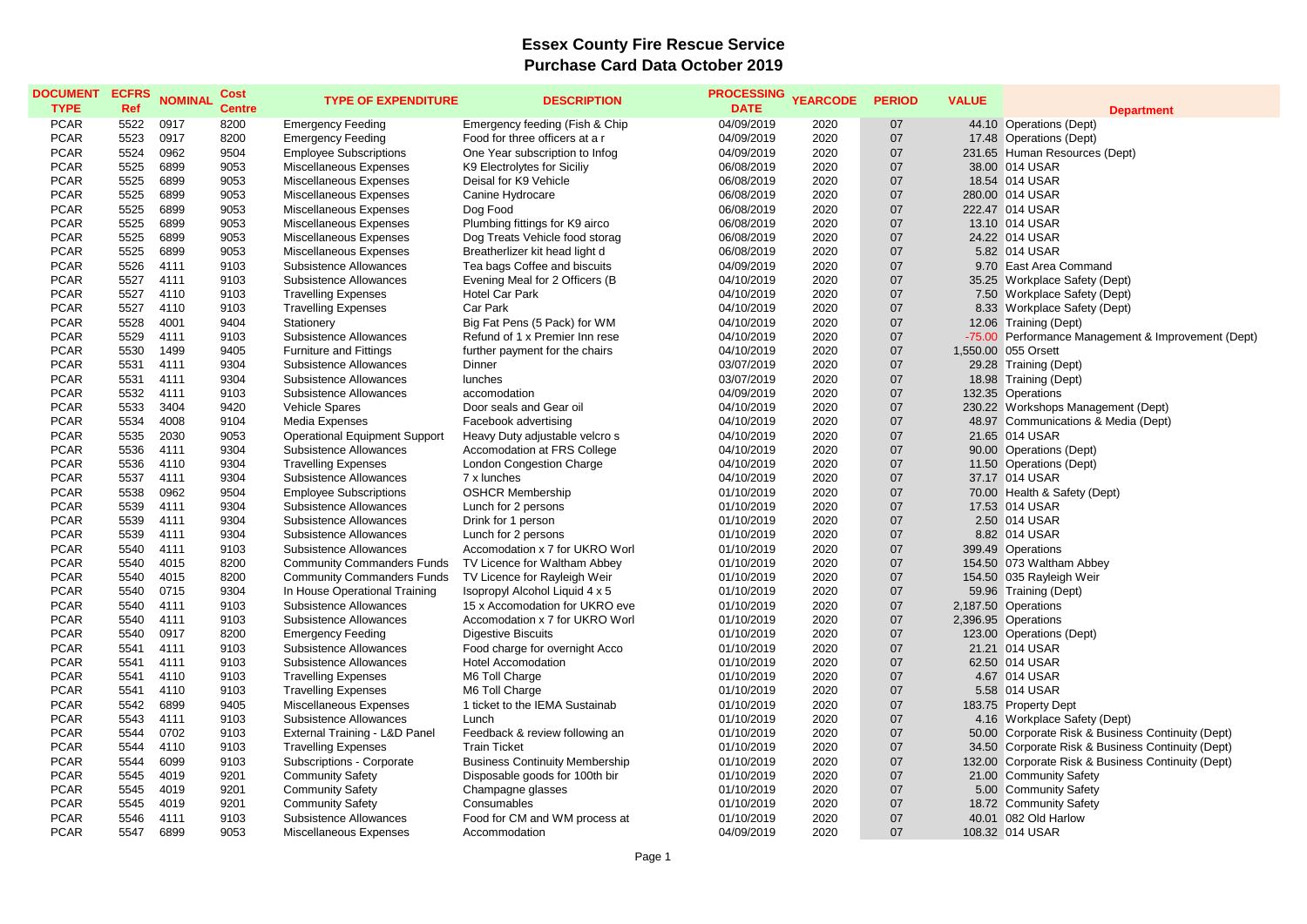## **Essex County Fire Rescue Service Purchase Card Data October 2019**

| <b>DOCUMENT</b><br><b>TYPE</b> | <b>ECFRS</b><br>Ref | <b>NOMINAL</b> | Cost<br><b>Centre</b> | <b>TYPE OF EXPENDITURE</b>           | <b>DESCRIPTION</b>             | <b>PROCESSING</b><br><b>DATE</b> | <b>YEARCODE</b> | <b>PERIOD</b> | <b>VALUE</b> | <b>Department</b>                                 |
|--------------------------------|---------------------|----------------|-----------------------|--------------------------------------|--------------------------------|----------------------------------|-----------------|---------------|--------------|---------------------------------------------------|
| <b>PCAR</b>                    | 5547                | 6899           | 9053                  | Miscellaneous Expenses               | Dog Bedding                    | 04/09/2019                       | 2020            | 07            |              | 11.66 014 USAR                                    |
| <b>PCAR</b>                    | 5547                | 6899           | 9053                  | Miscellaneous Expenses               | Veterinery treatment Kirby & J | 04/09/2019                       | 2020            | 07            |              | 385.25 014 USAR                                   |
| <b>PCAR</b>                    | 5547                | 6899           | 9053                  | Miscellaneous Expenses               | Dog Food                       | 04/09/2019                       | 2020            | 07            |              | 222.47 014 USAR                                   |
| <b>PCAR</b>                    | 5548                | 4110           | 9103                  | <b>Travelling Expenses</b>           | Taxi fare                      | 01/10/2019                       | 2020            | 07            |              | 21.60 Operations                                  |
| <b>PCAR</b>                    | 5549                | 4111           | 9103                  | Subsistence Allowances               | tea, coffee, biscuits          | 01/10/2019                       | 2020            | 07            |              | 11.08 082 Old Harlow                              |
| <b>PCAR</b>                    | 5550                | 4005           | 9505                  | <b>IT Consumables</b>                | 5 x pack of 2 Techgear Samsung | 01/10/2019                       | 2020            | 07            | 20.19 ICT    |                                                   |
| <b>PCAR</b>                    | 5550                | 1050           | 9405                  | <b>Building Maintenance</b>          | Loughton Fire Station, VM Ref: | 01/10/2019                       | 2020            | 07            |              | 900.00 072 Loughton                               |
| <b>PCAR</b>                    | 5550                | 4005           | 9505                  | <b>IT Consumables</b>                | 20 x Techgear Galaxy A40 toug  | 01/10/2019                       | 2020            | 07            | 115.30 ICT   |                                                   |
| <b>PCAR</b>                    | 5550                | 2303           | 9404                  | Clothing & Footwear                  | Refund of Large B&C Corporate  | 01/10/2019                       | 2020            | 07            |              | -37.04 Purchasing & Supply (Dept)                 |
| <b>PCAR</b>                    | 5550                | 4111           | 9103                  | Subsistence Allowances               | 1 x B&B reservation for 1 x Pe | 01/10/2019                       | 2020            | 07            |              | 82.92 Performance Management & Improvement (Dept) |
| <b>PCAR</b>                    | 5550                | 6899           | 9100                  | Miscellaneous Expenses               | 1 x Special Performance Vouche | 01/10/2019                       | 2020            | 07            |              | 75.00 Human Resources (Dept)                      |
| <b>PCAR</b>                    | 5550                | 2303           | 9404                  | Clothing & Footwear                  | 2 x B&C Corporate 3-in-1 jacke | 01/10/2019                       | 2020            | 07            |              | 81.01 Purchasing & Supply (Dept)                  |
| <b>PCAR</b>                    | 5550                | 4019           | 9201                  | <b>Community Safety</b>              | Victoriatourist laptop backpac | 01/10/2019                       | 2020            | 07            |              | 31.66 Community Safety                            |
| <b>PCAR</b>                    | 5550                | 4019           | 9201                  | <b>Community Safety</b>              | 36 x INTEY Stud finder/ wall s | 01/10/2019                       | 2020            | 07            |              | 269.70 Community Safety                           |
| <b>PCAR</b>                    | 5550                | 4005           | 9505                  | <b>IT Consumables</b>                | 2 x Panasonic SR1130 Silver ox | 01/10/2019                       | 2020            | 07            | 10.48 ICT    |                                                   |
| <b>PCAR</b>                    | 5551                | 4111           | 9304                  | Subsistence Allowances               | 3 x Lunches                    | 01/10/2019                       | 2020            | 07            |              | 15.89 014 USAR                                    |
| <b>PCAR</b>                    | 5551                | 2303           | 9404                  | Clothing & Footwear                  | <b>Technical Rescue Top</b>    | 01/10/2019                       | 2020            | 07            |              | 54.70 014 USAR                                    |
| <b>PCAR</b>                    | 5551                | 4111           | 9103                  | Subsistence Allowances               | 13 x Evening Meal              | 01/10/2019                       | 2020            | 07            |              | 91.97 Operations                                  |
| <b>PCAR</b>                    | 5551                | 4111           | 9103                  | Subsistence Allowances               | Hotel B&B                      | 01/10/2019                       | 2020            | 07            |              | 67.29 014 USAR                                    |
| <b>PCAR</b>                    | 5551                | 4111           | 9103                  | Subsistence Allowances               | 1 x Evening meal               | 01/10/2019                       | 2020            | 07            |              | 7.92 014 USAR                                     |
| <b>PCAR</b>                    | 5551                | 4111           | 9103                  | Subsistence Allowances               | 7 x Evening meal               | 01/10/2019                       | 2020            | 07            |              | 128.61 Operations                                 |
| <b>PCAR</b>                    | 5551                | 4111           | 9103                  | Subsistence Allowances               | 7 x Evening meal               | 01/10/2019                       | 2020            | 07            |              | 113.61 Operations                                 |
| <b>PCAR</b>                    | 5551                | 4111           | 9103                  | Subsistence Allowances               | 5 x Coffee/Tea                 | 01/10/2019                       | 2020            | 07            |              | 8.00 Operations                                   |
| <b>PCAR</b>                    | 5551                | 4111           | 9103                  | Subsistence Allowances               | 7 x Lunches                    | 01/10/2019                       | 2020            |               |              |                                                   |
| <b>PCAR</b>                    | 5552                | 4019           | 9201                  |                                      | Refreshments                   | 01/10/2019                       | 2020            | 07<br>07      |              | 31.99 Operations                                  |
|                                |                     |                | 9201                  | <b>Community Safety</b>              |                                |                                  |                 |               |              | 7.53 Community Safety                             |
| <b>PCAR</b>                    | 5552                | 4019           |                       | <b>Community Safety</b>              | Refreshments                   | 01/10/2019                       | 2020            | 07            |              | 8.24 Community Safety                             |
| <b>PCAR</b>                    | 5552                | 4019           | 9201                  | <b>Community Safety</b>              | Motorcycle Battery             | 01/10/2019                       | 2020            | 07            |              | 20.83 Community Safety                            |
| <b>PCAR</b>                    | 5552                | 4019           | 9201                  | <b>Community Safety</b>              | Refreshments                   | 01/10/2019                       | 2020            | 07            |              | 25.95 Community Safety                            |
| <b>PCAR</b>                    | 5552                | 4019           | 9201                  | <b>Community Safety</b>              | <b>Insurance Cover</b>         | 01/10/2019                       | 2020            | 07            |              | 548.33 Community Safety                           |
| <b>PCAR</b>                    | 5552                | 4019           | 9201                  | <b>Community Safety</b>              | Damaged Wheel repair           | 01/10/2019                       | 2020            | 07            |              | 75.00 Community Safety                            |
| <b>PCAR</b>                    | 5552                | 4019           | 9201                  | <b>Community Safety</b>              | Refreshments                   | 01/10/2019                       | 2020            | 07            |              | 9.22 Community Safety                             |
| <b>PCAR</b>                    | 5552                | 4019           | 9201                  | <b>Community Safety</b>              | Rail Fare x 2                  | 01/10/2019                       | 2020            | 07            |              | 60.60 Community Safety                            |
| <b>PCAR</b>                    | 5553                | 4019           | 9201                  | <b>Community Safety</b>              | Refreshments                   | 04/10/2019                       | 2020            | 07            |              | 6.32 Community Safety                             |
| <b>PCAR</b>                    | 5553                | 4019           | 9201                  | <b>Community Safety</b>              | Refreshments                   | 04/10/2019                       | 2020            | 07            |              | 7.04 Community Safety                             |
| <b>PCAR</b>                    | 5554                | 4111           | 9304                  | Subsistence Allowances               | 1 x Coffee                     | 02/10/2019                       | 2020            | 07            |              | 2.99 014 USAR                                     |
| <b>PCAR</b>                    | 5554                | 4111           | 9304                  | Subsistence Allowances               | 1 x Evening meal               | 02/10/2019                       | 2020            | 07            |              | 22.04 014 USAR                                    |
| <b>PCAR</b>                    | 5554                | 4111           | 9304                  | Subsistence Allowances               | Accomodation                   | 02/10/2019                       | 2020            | 07            |              | 187.50 014 USAR                                   |
| <b>PCAR</b>                    | 5554                | 6899           | 9053                  | Miscellaneous Expenses               | Training Aids & Dog Waste Bags | 02/10/2019                       | 2020            | 07            |              | 31.60 014 USAR                                    |
| <b>PCAR</b>                    | 5554                | 6899           | 9053                  | Miscellaneous Expenses               | K9 Pain Killers                | 02/10/2019                       | 2020            | 07            |              | 24.99 014 USAR                                    |
| <b>PCAR</b>                    | 5554                | 6899           | 9053                  | Miscellaneous Expenses               | 1 x High Vis Search Coat       | 02/10/2019                       | 2020            | 07            |              | 20.83 014 USAR                                    |
| <b>PCAR</b>                    | 5555                | 2030           | 9301                  | <b>Operational Equipment Support</b> | x6 Gear Keeper Restractable L  | 01/10/2019                       | 2020            | 07            |              | 267.30 Technical Services (Dept)                  |
| <b>PCAR</b>                    | 5555                | 4110           | 9301                  | <b>Travelling Expenses</b>           | <b>Train Ticket</b>            | 01/10/2019                       | 2020            | 07            |              | 93.50 Technical Services (Dept)                   |
| <b>PCAR</b>                    | 5556                | 2903           | 9300                  | <b>Consultancy Fees</b>              | Editing suggestions for IRMP   | 01/10/2019                       | 2020            | 07            |              | 690.00 Innovation and Change                      |
| <b>PCAR</b>                    | 5556                | 4111           | 9304                  | Subsistence Allowances               | Hotel booking                  | 01/10/2019                       | 2020            | 07            |              | 336.67 Training (Dept)                            |
| <b>PCAR</b>                    | 5556                | 4111           | 9103                  | Subsistence Allowances               | Hotel accomodation             | 01/10/2019                       | 2020            | 07            |              | 82.50 Operations                                  |
| <b>PCAR</b>                    | 5556                | 2030           | 9301                  | <b>Operational Equipment Support</b> | Inshore Flares and stroage con | 01/10/2019                       | 2020            | 07            |              | 195.98 Technical Services (Dept)                  |
| <b>PCAR</b>                    | 5556                | 4111           | 9304                  | Subsistence Allowances               | Hotel booking                  | 01/10/2019                       | 2020            | 07            |              | 344.17 Training (Dept)                            |
| <b>PCAR</b>                    | 5556                | 4111           | 9103                  | Subsistence Allowances               | Hotel booking                  | 01/10/2019                       | 2020            | 07            |              | 240.00 Operations (Dept)                          |
| <b>PCAR</b>                    | 5556                | 4111           | 9304                  | <b>Subsistence Allowances</b>        | Hotel booking                  | 01/10/2019                       | 2020            | 07            |              | 369.17 Training (Dept)                            |
| <b>PCAR</b>                    | 5556                | 4111           | 9304                  | <b>Subsistence Allowances</b>        | Hotel booking                  | 01/10/2019                       | 2020            | 07            |              | 350.83 Training (Dept)                            |
| <b>PCAR</b>                    | 5556                | 4111           | 9103                  | <b>Subsistence Allowances</b>        | Hotel booking                  | 01/10/2019                       | 2020            | 07            |              | 101.25 Operations (Dept)                          |